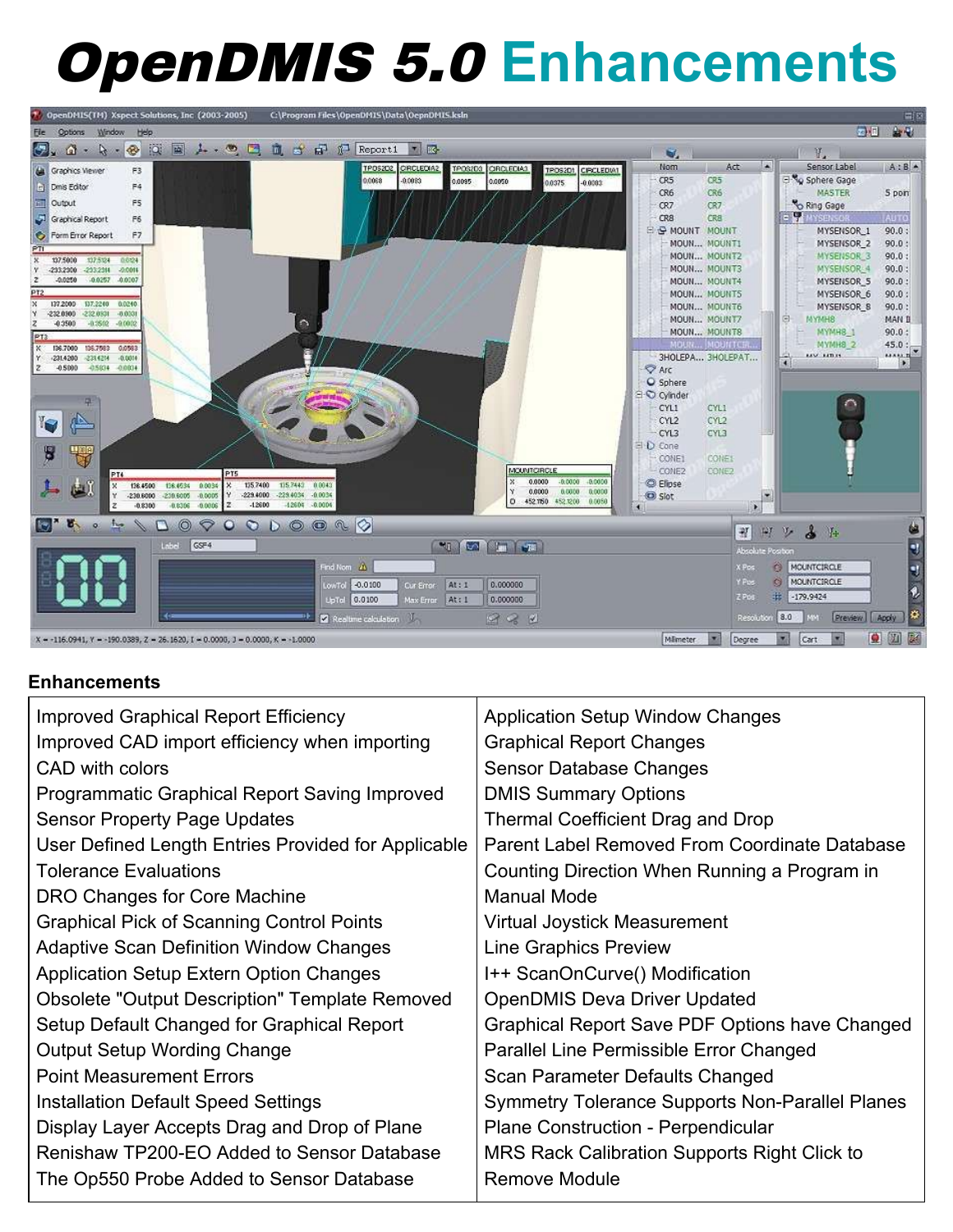| <b>Feature Label Changes</b>                  | <b>Slot Scan Definition For Revo</b>                 |
|-----------------------------------------------|------------------------------------------------------|
| Column Widths Saved for Recall                | ARC and Circle Scan Definition Modifications         |
| <b>DMIS Template Restructuring</b>            | Clearance Move Added to Edge Point Vector build      |
| Drag and Drop Sensor Calibration Change       | <b>Star Sensor Modification</b>                      |
| Large CAD File Import Options                 | Revo Angles For Curve Scans                          |
| Scanning Interface Performance Improvement    | Depth Control for Slot Scan Definition               |
| Core Sensor Property Page Improvements        | <b>Curve Scan Measurement Change</b>                 |
| <b>Trigger Point During Error</b>             | Best Fit Construction Can Use Cylinder               |
| <b>Curve Point Generation Improvement</b>     | Cone Scan Path Preview and Definition Change         |
| Confirmation Window Added to sensor drag and  | Save All as PDF added                                |
| drop operation                                | Color for Trend in Excel Output                      |
| Gear Measurement Now Supports Scanning Probes | Cone Fitting Algorithm Changes                       |
| <b>Sensor Setting Tab Changes</b>             | Speed Improvement On Point Cloud Import              |
| Installation Default Value Changes            | <b>Feature Construction Now Use Feature Prefix</b>   |
| <b>Add Prefix Changes</b>                     | <b>Names</b>                                         |
| <b>Absolute Position Window Accepts Slot</b>  | <b>DMIS Manual Measurement Real Time Calculation</b> |
|                                               |                                                      |

## **New Implementations**

| Known Scan Vector Manipulation Tools Added<br>Line Allows 2 Point Definition<br>Export of Q-Das Measurement Data Support<br>Multiple Feature Drag and Drop<br>F10 Key for Point in Space<br>Error Reset When Running a Program | Additional Non-DMIS Template Commands Added<br><b>CAD Meshing Speed Improvement</b><br><b>Curve Point Generation Window Additions</b><br>Diameter Tolerance for Torus<br>Automatic Approach/Retract Adjustment<br>New Tab Added to Machine Status Tabs |
|--------------------------------------------------------------------------------------------------------------------------------------------------------------------------------------------------------------------------------|--------------------------------------------------------------------------------------------------------------------------------------------------------------------------------------------------------------------------------------------------------|
| Support for Medium Font                                                                                                                                                                                                        | Drag and Drop Cone Best-Fit Modification                                                                                                                                                                                                               |
|                                                                                                                                                                                                                                |                                                                                                                                                                                                                                                        |

## **DMIS Implementations**

### **HardWare**

| <b>FCR Change Rack Implemented</b><br><b>KIPP Driver Updated</b><br><b>UCC Server Sensor updates</b><br>New Sensor Properties for Core Machine<br><b>Manual Sensor Change Update</b><br><b>WPCSerial Error Reporting Change</b><br>Additional Registry Entry for WPC Controller Probe<br>Approach/Retract | <b>Collision Detection With Core Machine</b><br>WPC2040 Helical Cylinder Scan<br>WPC2040 WPCSocket Driver<br><b>Touch Property Setting</b><br>PH20 Max/Min Angle Change<br>Max/Min Scan Speed Settings with UCC<br><b>Helical Scans with WPC Serial</b><br>Joystick Beep Disabled |
|-----------------------------------------------------------------------------------------------------------------------------------------------------------------------------------------------------------------------------------------------------------------------------------------------------------|-----------------------------------------------------------------------------------------------------------------------------------------------------------------------------------------------------------------------------------------------------------------------------------|
| <b>Temperature Sensors for Pantec Ethernet Driver</b>                                                                                                                                                                                                                                                     |                                                                                                                                                                                                                                                                                   |
|                                                                                                                                                                                                                                                                                                           |                                                                                                                                                                                                                                                                                   |